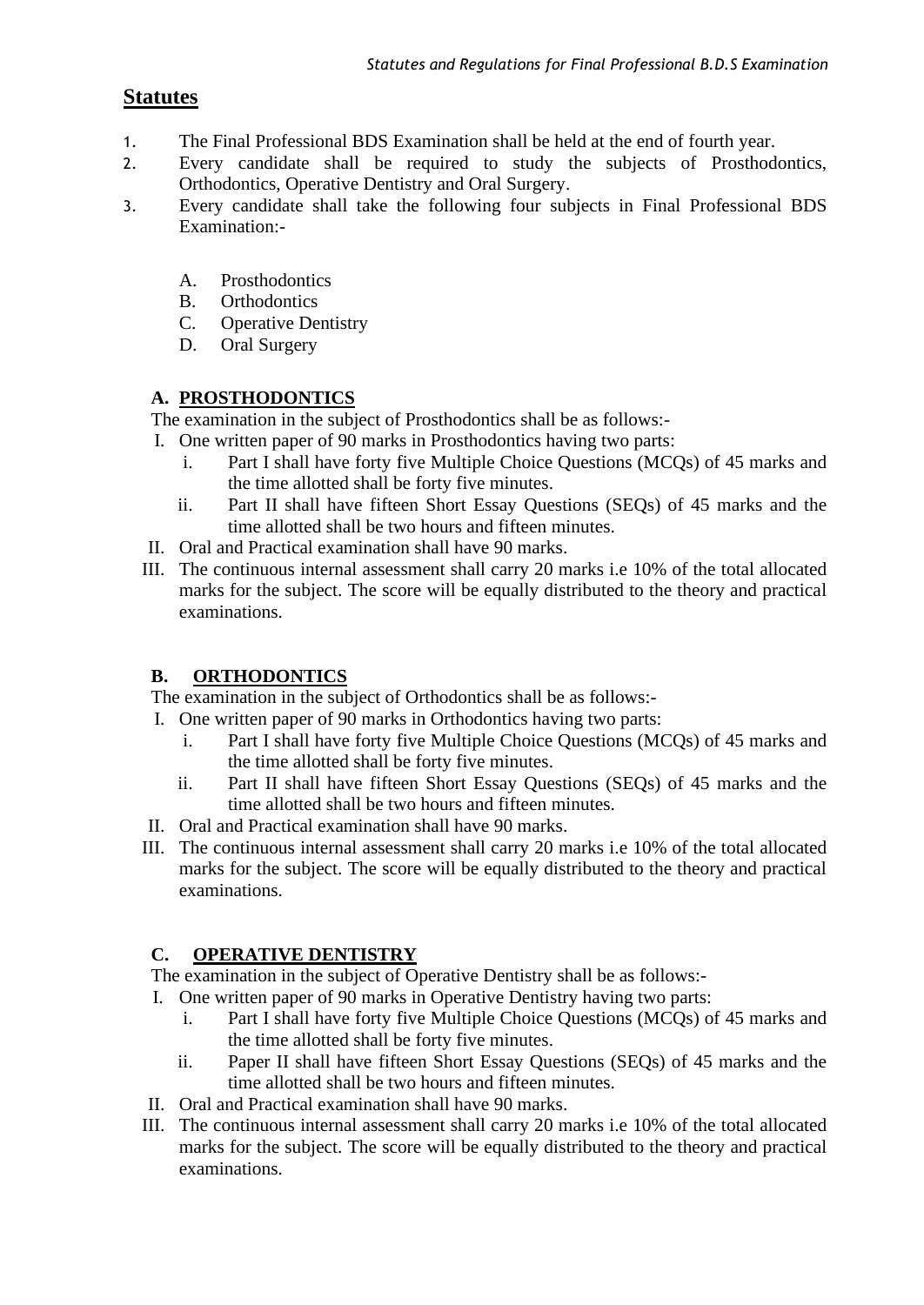#### **D. ORAL SURGERY**

The examination in the subject of Oral Surgery shall be as follows:-

- I. One written paper of 90 marks in Oral Surgery having two parts:
	- i. Part I shall have forty five Multiple Choice Questions (MCQs) of 45 marks and the time allotted shall be forty five minutes.
	- ii. Part II shall have fifteen Short Essay Questions (SEQs) of 45 marks and the time allotted shall be two hours and fifteen minutes.
- II. Oral and Practical examination shall have 90 marks.
- III. The continuous internal assessment shall carry 20 marks i.e 10% of the total allocated marks for the subject. The score will be equally distributed to the theory and practical examinations.
- 4. The marks distribution in each subject is given in Table 1:

| <b>Subject</b>         | <b>Theory</b>   |              | <b>Practical</b>          |            | <b>Total</b>        |
|------------------------|-----------------|--------------|---------------------------|------------|---------------------|
| Prosthodontics         | Part I MCQ      | 45 Marks     | <b>Oral and Practical</b> | 90 Marks   | 200                 |
|                        | Part II SEQ     | 45 Marks     | Internal assessment       | 10 Marks   |                     |
|                        | <b>Internal</b> |              |                           |            | <b>Marks</b>        |
|                        | assessment      | 10 Marks     |                           |            |                     |
|                        |                 | 100          |                           | 100        |                     |
| Orthodontics           | Part I MCQ      | 45 Marks     | <b>Oral and Practical</b> | 90 Marks   | 200<br><b>Marks</b> |
|                        | Part II SEQ     | 45 Marks     | Internal assessment       | 10 Marks   |                     |
|                        | Internal        |              |                           |            |                     |
|                        | assessment      | 10 Marks     |                           |            |                     |
|                        |                 | <b>100</b>   |                           | 100        |                     |
| Operative<br>Dentistry | Part I MCQ      | 45 Marks     | <b>Oral and Practical</b> | 90 Marks   | 200                 |
|                        | Part II SEQ     | 45 Marks     | Internal assessment       | 10 Marks   |                     |
|                        | Internal        |              |                           |            | <b>Marks</b>        |
|                        | assessment      | 10 Marks     |                           |            |                     |
|                        |                 | <b>100</b>   |                           | 100        |                     |
| <b>Oral Surgery</b>    | Part I MCQ      | 45 Marks     | <b>Oral and Practical</b> | 90 Marks   |                     |
|                        | Part II SEO     | 45 Marks     | Internal assessment       | 10 Marks   | 200                 |
|                        | Internal        |              |                           |            | <b>Marks</b>        |
|                        | assessment      | 10 Marks     |                           |            |                     |
|                        |                 | 100          |                           | <b>100</b> |                     |
|                        |                 | <b>Total</b> |                           |            | 800 Marks           |

### **Table 1**

- 5. The medium of Examination shall be English.
- 6. No grace marks should be allowed in any examination or practical under any guise or name.

### **Regulations**

- 1. This examination shall be open to any student who:
	- a. has been enrolled during the academic year preceding the final professional examination in a constituent/affiliated College of the University in the Faculty of Dentistry.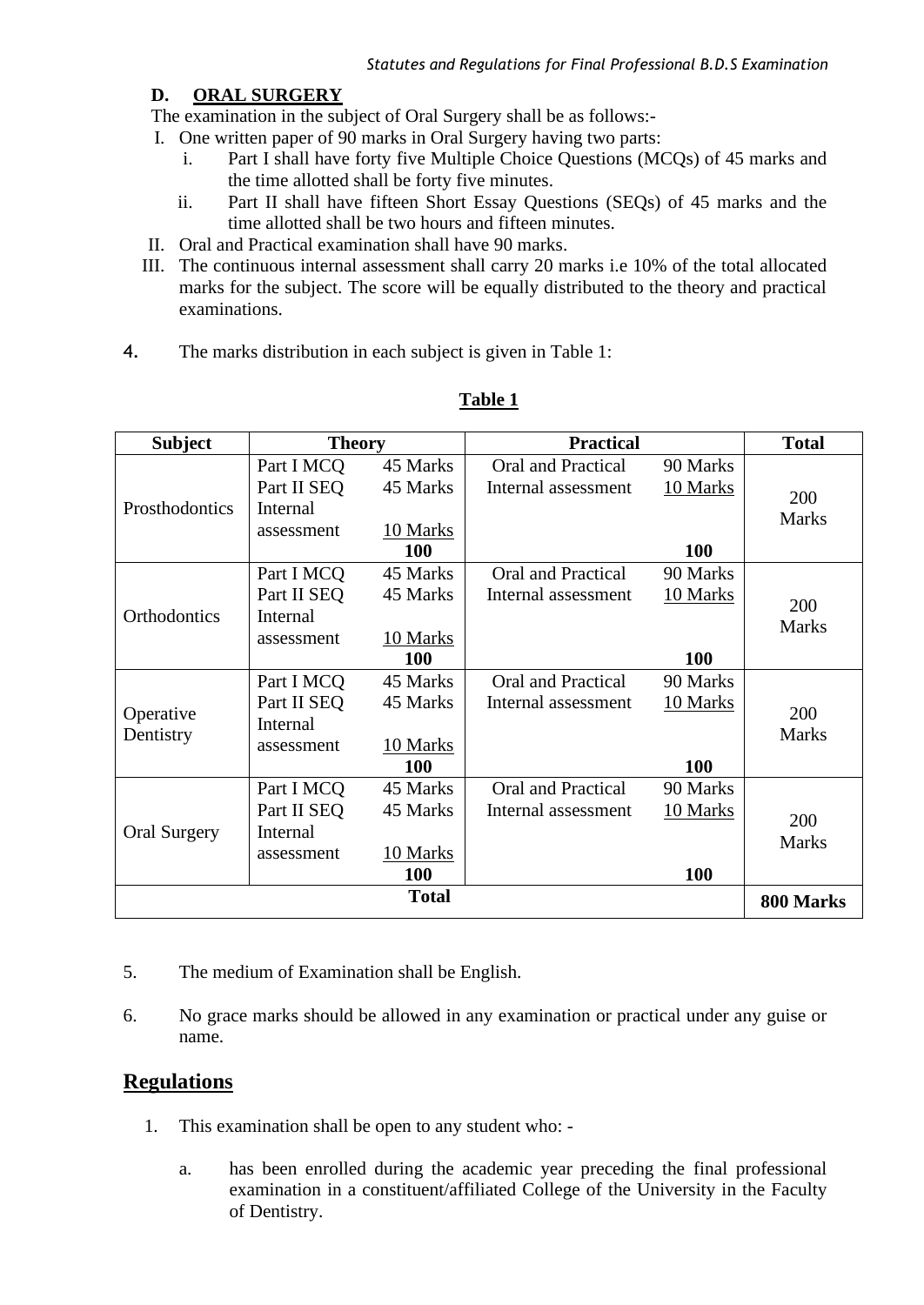- b. has passed the Third Professional Examination from University of Health Sciences or an examination from any other recognised University considered equivalent for the purpose by the Academic Council, not less than one academic year previously.
- c. has his/her name submitted to the Controller of Examinations for the purpose of examination, by the Principal of the College in which he / she is enrolled.
- d. has his/her marks of internal assessment in all the subjects sent to the Controller of Examinations by the Principal of the College along with the admission forms.
- e. produces the following certificates duly verified by the Principal of his/her College:
	- i. of good character;
	- ii. of having attended no less than seventy five percent (75%) of the full course of lectures delivered and practicals conducted in each of the subjects of the Final Professional Examination;
	- iii. of having been engaged in clinical work at a recognised hospital for a period of not less than two years after passing Second Professional Examination.

The Chairman of the College Academic Council / Principal of the College may condone for valid reasons deficiency up to 05% of lectures in written papers, practical and 05% in clinical. Candidates falling short of lectures or practical / clinical above this percentage shall not be admitted to the examination but may be permitted to appear at the next examination if they attend 75% of the lectures delivered and the practical / clinical conducted up to the commencement of the next examination by remaining on the rolls of a college as regular student.

- f. The detainee students shall complete all the academic requirements including attendance in the year of detention like promoted students enrolled in the class.
- 2. The minimum number of marks required to pass this examination for each subject shall be fifty percent (50%) in written and fifty percent (50%) in the oral and practical examination separately and fifty percent (50%) in aggregate at one and the same time. A candidate, at any subsequent examination, shall have to take all the subjects of the examination in which he / she has failed. A candidate will be declared to have passed only when he / she has passed in all the subjects.
- 3. Candidates who secure eighty five percent (85%) or above marks in any subject shall be declared to have passed "with distinction" in that subject and no candidate who does not pass in all the subjects of the Final Professional Examination as a whole at one and the same time shall be declared to have passed "with distinction" in any subject.
- 4. Every candidate shall forward to the Controller of Examinations his/her application for admission to the examination at least four weeks before the commencement of the examination accompanied by the prescribed fee.
- 5. Awards of internal assessment in all the subjects of all the candidates shall be submitted to the Controller of Examinations along with Admission Forms for the annual examination. Internal assessment received after commencement of the examination shall not be accepted. The marks of internal assessment shall be submitted only once a year prior to annual examination and the same shall be counted for both annual and supplementary examinations. It is further emphasized that fresh internal assessment or a revision of